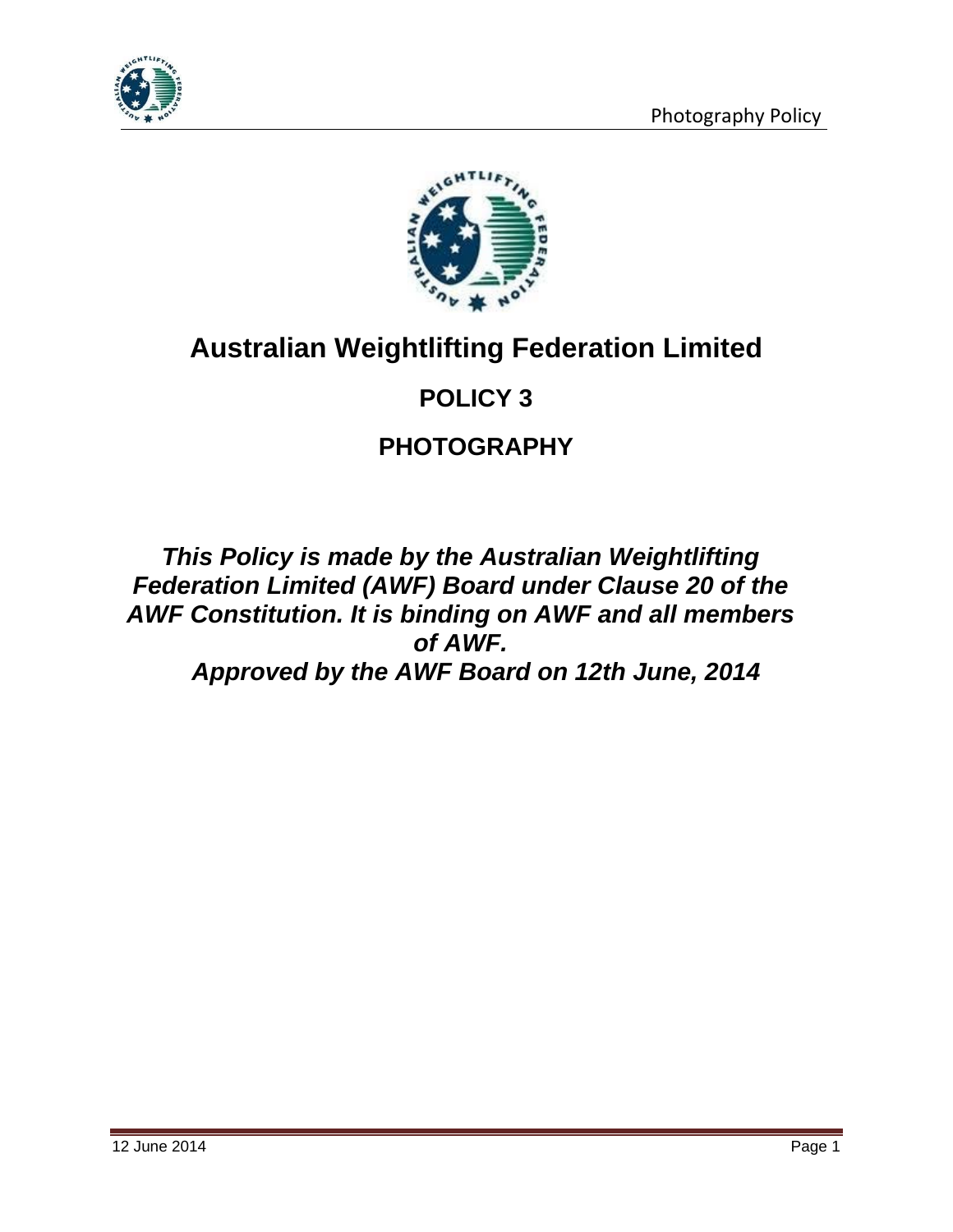

## **1. OVERVIEW**

This policy outlines the legal status of photography and videography, the circumstances under which photography may be restricted or not permitted, and provides guidelines for AWF members when carrying out their duties. This policy is to be read in conjunction with the AWF Member Protection Policy.

## **2. AWF'S ROLE**

AWF seeks to:

- conduct, encourage, promote, advance, control and manage all levels of Weightlifting in Australia interdependently with members and others;
- adopt, formulate, issue, interpret and amend By-laws, Policies, rules and regulations for the control and conduct of Weightlifting in Australia; and
- maintain and enhance standards, quality and reputation of Weightlifting for the collective and mutual benefit and interests of members and Weightlifting.

AWF considers that in order to meet these objects a policy is required regarding the clarification of the legal issues surrounding photography of persons at sanctioned events conducted by AWF, its state members and affiliated clubs.

AWF therefore considers it has an interest in articulating this policy for the following reasons:

- the growth of photographic and digital technology;
- protection of AWF members, particularly minors;
- protection of AWF official and accredited photographers;
- clarifying the status of amateur and professional photographers in public places for AWF members; and
- providing general information for spectators and members of the public.

### **3. PHOTOGRAPHY IN PUBLIC PLACES**

### **3.1 The law**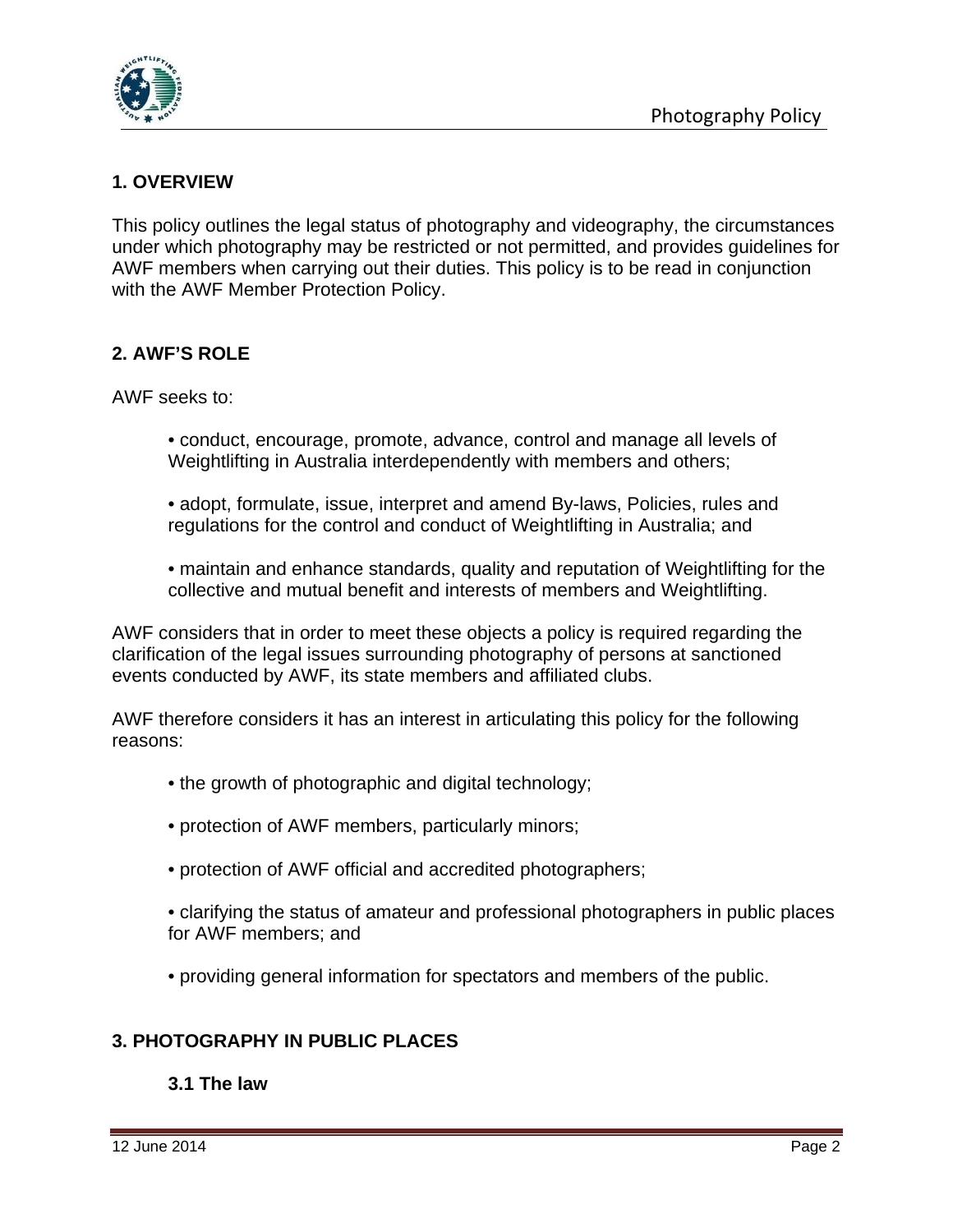

In Australia there is generally no law restricting photography of people (including minors) in public spaces as long as the images are not considered as:

• indecent (such as "up skirt" or "downblouse" photographs taken covertly in change rooms, toilets or other invasions of privacy);

• being used for voyeurism or made for the purpose of observing and visually recording the other person's genital or anal region;

• protected by a court order (e.g. child custody or witness protection);

• defamatory; or

• for commercial purposes (person's likeness is used to entice people to buy or it appears they are endorsing a product). This may require a Model Release/ Consent Form to be signed – see Appendix A. Consensual photos of a minor (including one's own child) also contravene criminal laws and censorship laws if the child is photographed in a provocative or sexual manner.

Where an event is held on private property or privately owned land, a school or council owned facilities (but not, for example, a council road or park), the owners of private property or venues are able to restrict or ban photography (e.g. some council owned facilities will not allow mobile phones or cameras in change rooms or toilets).

There is nothing, however, to prevent a person from photographing outside the property boundary unless it is taken for indecent or improper purposes, as listed above.

### **3.2 Guidelines for AWF members**

It can be difficult to distinguish between photographs taken for an innocuous purpose, and photography which might be considered by the subject(s) 'unwarranted or obtrusive'.

Photographs or videos of people in a public place may be taken without permission for a variety of innocuous reasons such as parents taking photographs of their children in a group. Although some may consider photography or videos of themselves or others as 'unwarranted or obtrusive' there is no generally recognised right to privacy in these situations.

If you do not wish to be photographed or videoed, you should approach the photographer and politely make it clear that you do not wish to be photographed.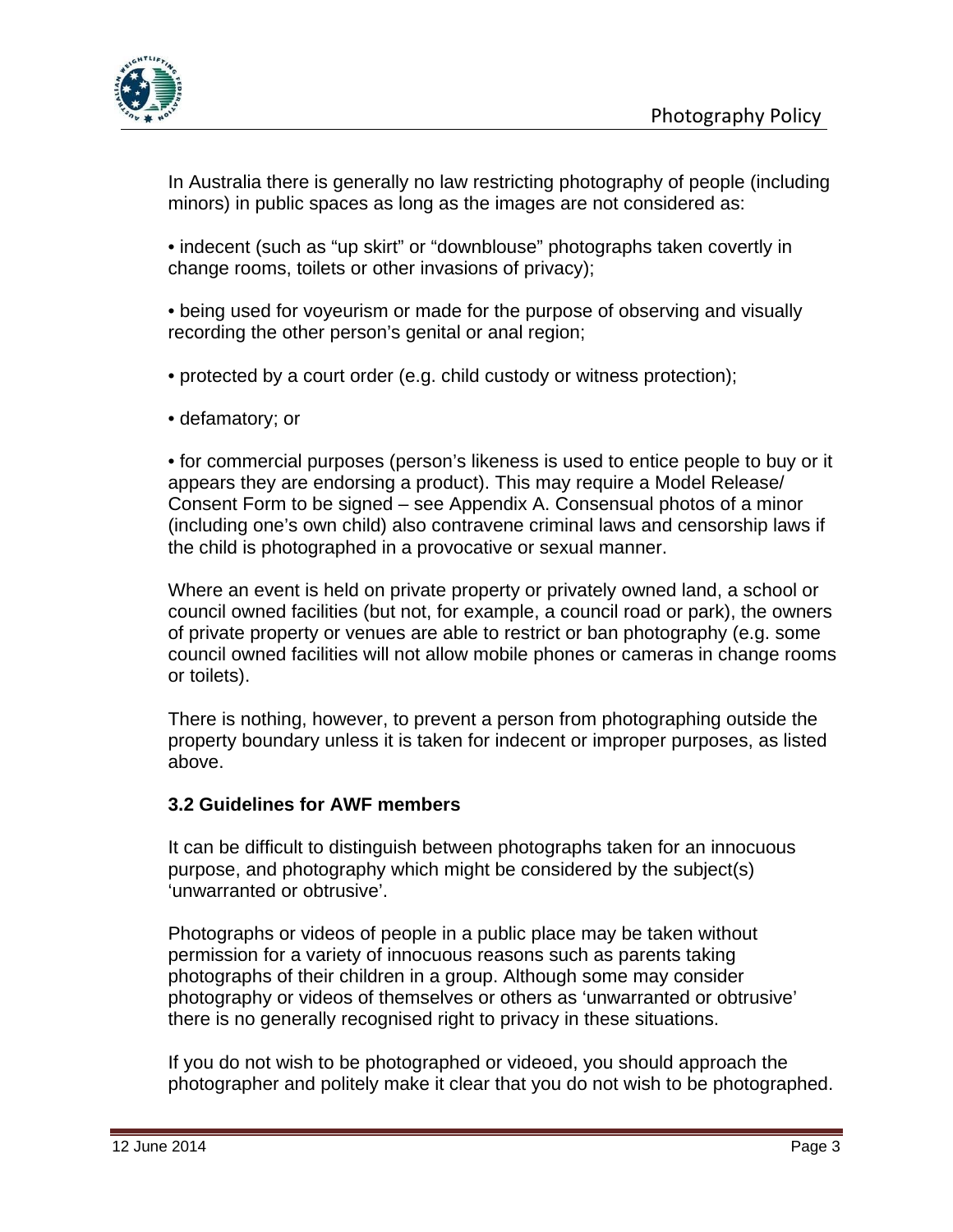

AWF members are not entitled or empowered to confiscate, or attempt to confiscate a person's camera.

If an AWF member is aware or is made aware of any person who appears to be taking photographs or video of competitors or members (especially minors), which might be considered 'unwarranted or obtrusive', that member should approach the person to enquire what they are doing and why they are taking the photographs or film of AWF members or competitors. Remember that it is not illegal to take photographs in a public place, nor is consent required and AWF members should at all times behave courteously.

If the AWF member has reason to believe that a photographer is taking inappropriate images (see 3.1 above) he or she should seek to notify police or other relevant security. Members should record the incident and take reasonable steps to remember and record a description of the person's appearance, attire, and car registration if applicable.

Under Part A, section 7.1 of the AWF Member Protection Policy, the AWF requires that individuals and associations, wherever possible, obtain permission from a child's parent/guardian before taking an image of a child that is not their own and ensure that the parent knows the way the image will be used. AWF also require the privacy of others to be respected and disallow the use of camera phones, videos and cameras inside changing areas, showers and toilets.

AWF and its Members must only use appropriate images of a child, relevant to our sport and ensure that the child is suitably clothed in a manner that promotes the sport, displays its successes.

# **4. PHOTOGRAPHY AT OFFICIAL AWF SPORTS EVENTS**

AWF is responsible for a number of major events including national championships and international events. AWF state members and affiliated clubs should adopt the following procedures for their own events. Photographers should check with the relevant event organisers to determine what (if any) policies are in place in these situations. This should be done by approaching a member of the organising committee prior to or during an event.

## **4.1 Official accreditation to AC sports events**

From time to time, AWF or the event organising committee will appoint an official photographer to provide photographic services at AWF events. All other photographers seeking access to AWF events must be officially accredited. This requires the submission of a media accreditation form (see sample at Appendix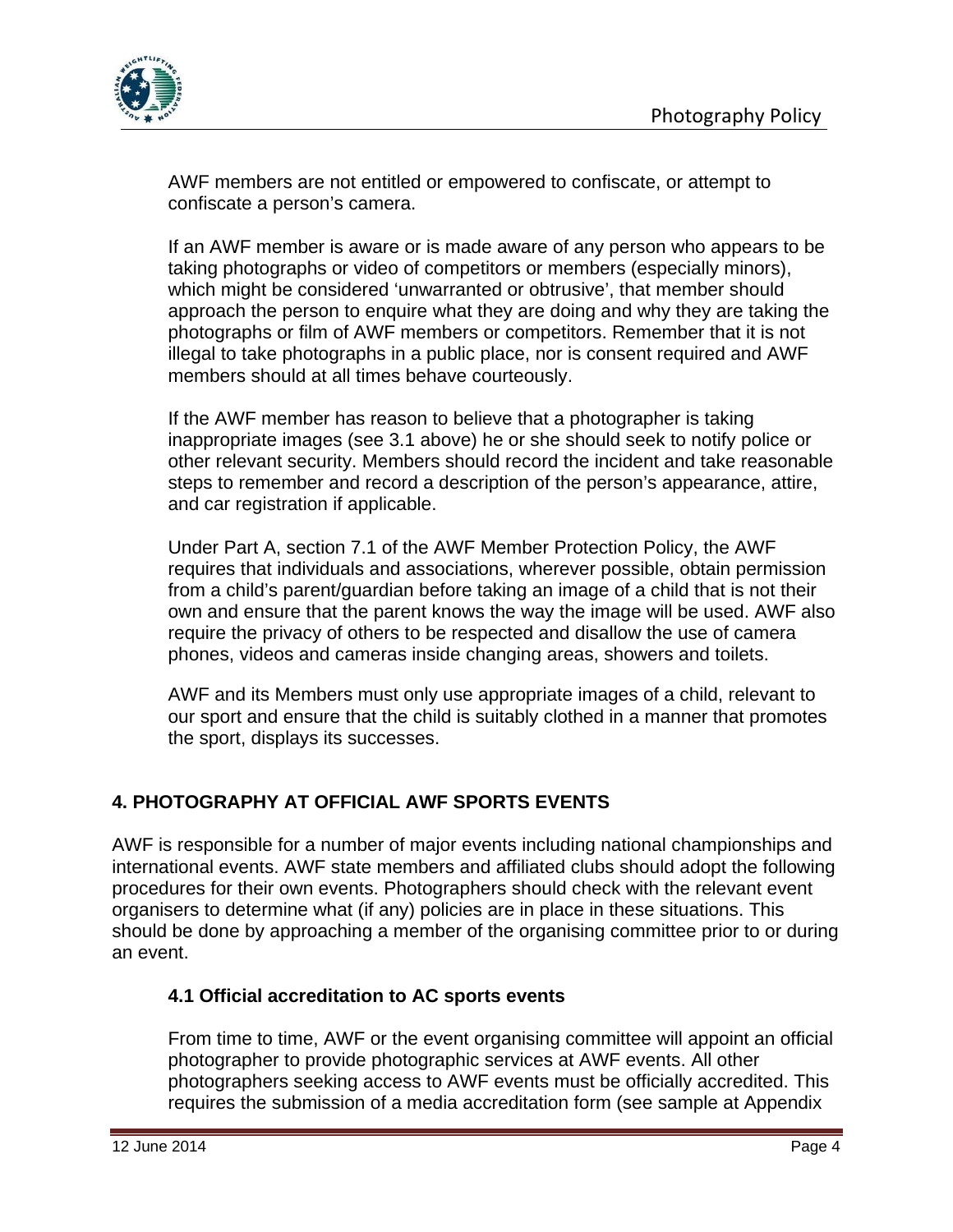

C), available on request in advance of each event. This accreditation may require the photographer to provide proof of any relevant 'working with children' accreditation applicable in that particular state.

Accreditation is granted on the express condition that any photograph/ film/ imagery taken of competitors during or in connection with any of these events may only be used for editorial and non-advertising purposes. Any commercial reproduction of photographs (including selling of images or forwarding to external organisations) must receive prior written approval by AWF. The accreditation passes are non-transferable.

An accreditation fee may apply, and, if so, shall be paid prior to the issue of the accreditation. Only AWF accredited photographers are allowed onto any AWF areas at any AWF event. Any other photographers may be asked to leave. Non accredited photographers are able to take photographs from all publicly accessible areas.

See Appendix C for sample accreditation form for AWF events – State members and affiliated clubs may have their own accreditation form and interested photographers are advised to check with the relevant organisation.

## **5. PROTECTION OF AWF IMAGERY**

### **5.1 Use of images of AWF members for promotional purposes**

From time to time, AWF, its state members or affiliated clubs carry out photography of AWF members for promotional purposes. In some instances it is not practical to obtain consent in all situations (e.g. major events), in which case either a disclaimer [see Appendix B] should be displayed in prominent positions around the site or the disclaimer should be part of the event entry criteria.

## **5.2 Copyright of photographic images**

The moment a photograph is taken it is automatically protected by copyright. For photographs, unless there is an agreement to the contrary, the general rule is that the photographer is the first owner of copyright. There are a number of exceptions to this general rule, including:

- Photographs taken in the course of employment; or
- Commissioned photographs.

For more information on ownership of copyright, contact your legal adviser.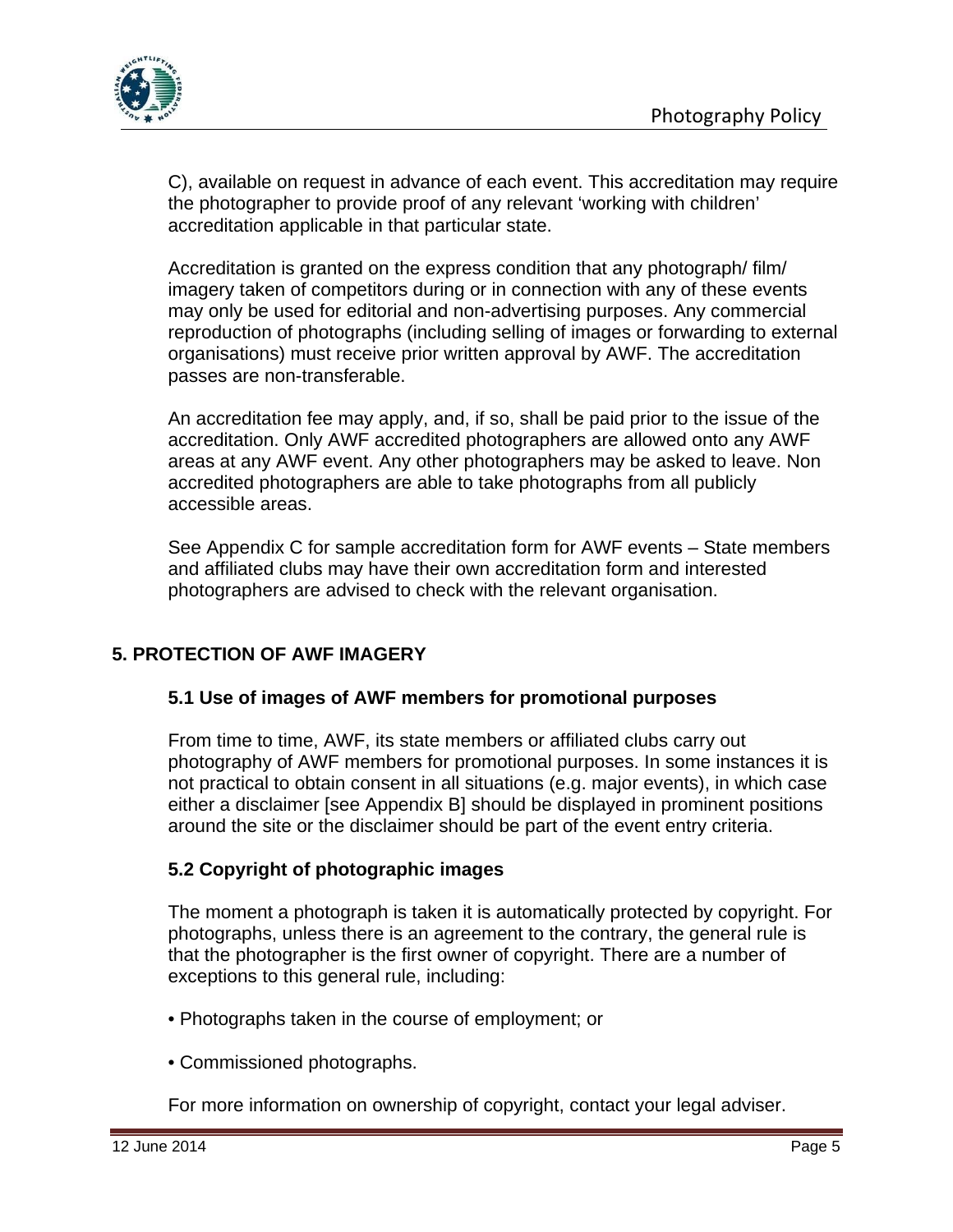



### **5.3 Displaying images of children**

From time to time, AWF, its state members and affiliated clubs seek to promote AWF activities in print and online media. The Australian Sports Commission has produced guidelines in these instances – see http://www.ausport.gov.au/ethics/information\_sheets/IS\_acquiring\_images.asp.

The ASC advises that if an organisation is acquiring an image of a minor for display:

• Consider using models or illustrations for promotional / advertising purposes.

• Obtain permission from the minor's parent/guardian prior to taking the images of a minor.

• Ensure that all concerned are aware of the way in which the image is to be used and how long the image will be displayed.

• If an image is used avoid naming the minor. If this is not possible avoid using both a first name and surname.

• Do not display personal information such as residential address, email address or telephone numbers if images are being posted on websites or distributed in publications.

• Do not display information about likes/dislikes, hobbies, school, etc as this information has the potential to give information to paedophiles or other persons.

• Only use appropriate images of the minor, relevant to the sport or activity, and ensure that the athlete/minor is suitably clothed. Images of athletes participating in sports or activities that involve minimal clothing or unusual body positions/poses could potentially be misused.

• Reduce the ability for direct copying of pictures from a website to another source (i.e. disable the 'right mouse click' function).

• Clearly outline contractual obligations with photographers in writing including: who will retain the images, what will happen to the negatives, digital file and proofs and outline any restrictions for use and sale.

• Provide details of who to contact and what to do if concerns or complaints of inappropriate image use are raised.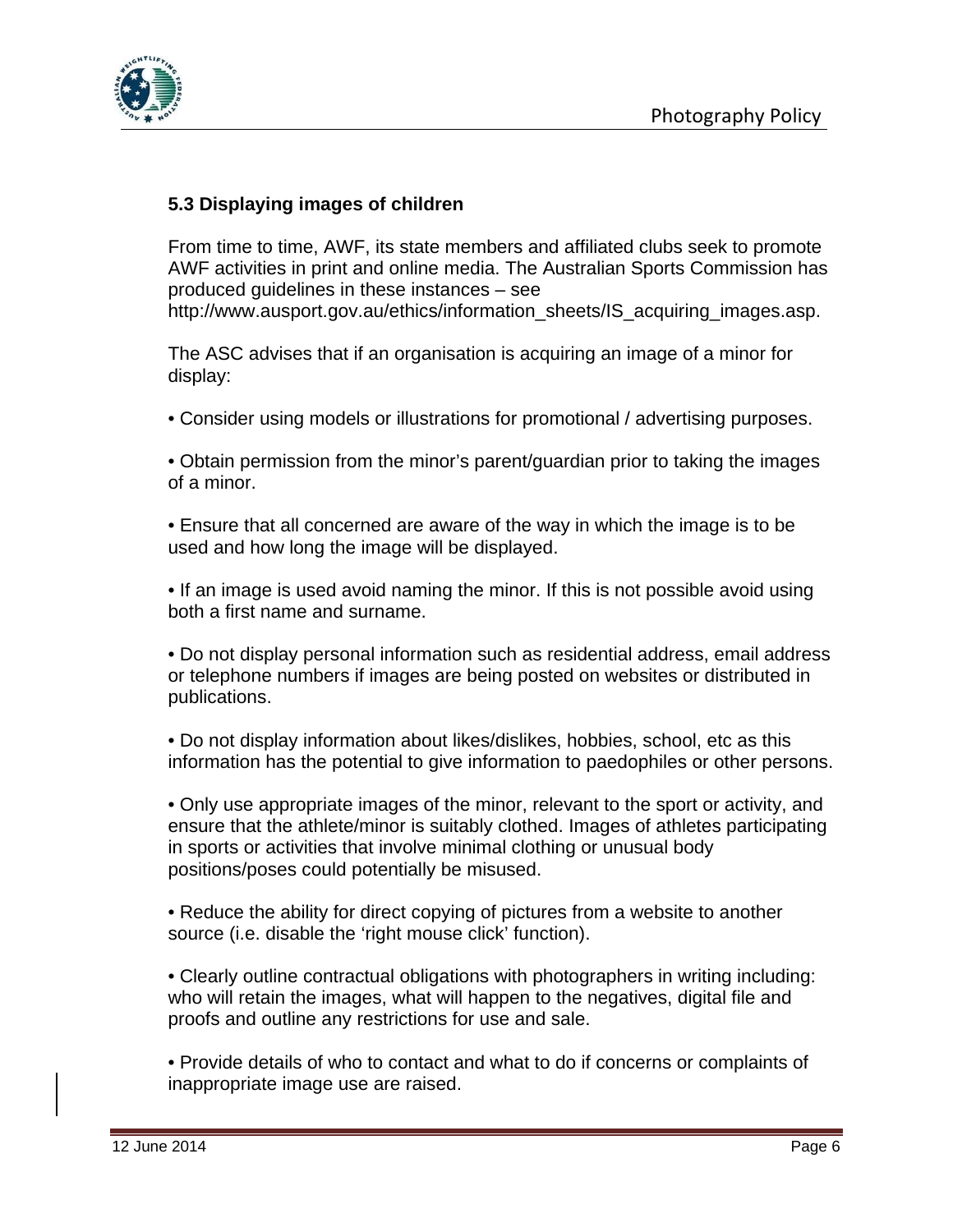

## **6. CONCLUSION**

This policy is provided in the interest of balancing the needs of legitimate photographers with the wellbeing of AWF members. The AWF recognise the rapid advances in digital photographic and internet technology and will therefore continue to review this policy.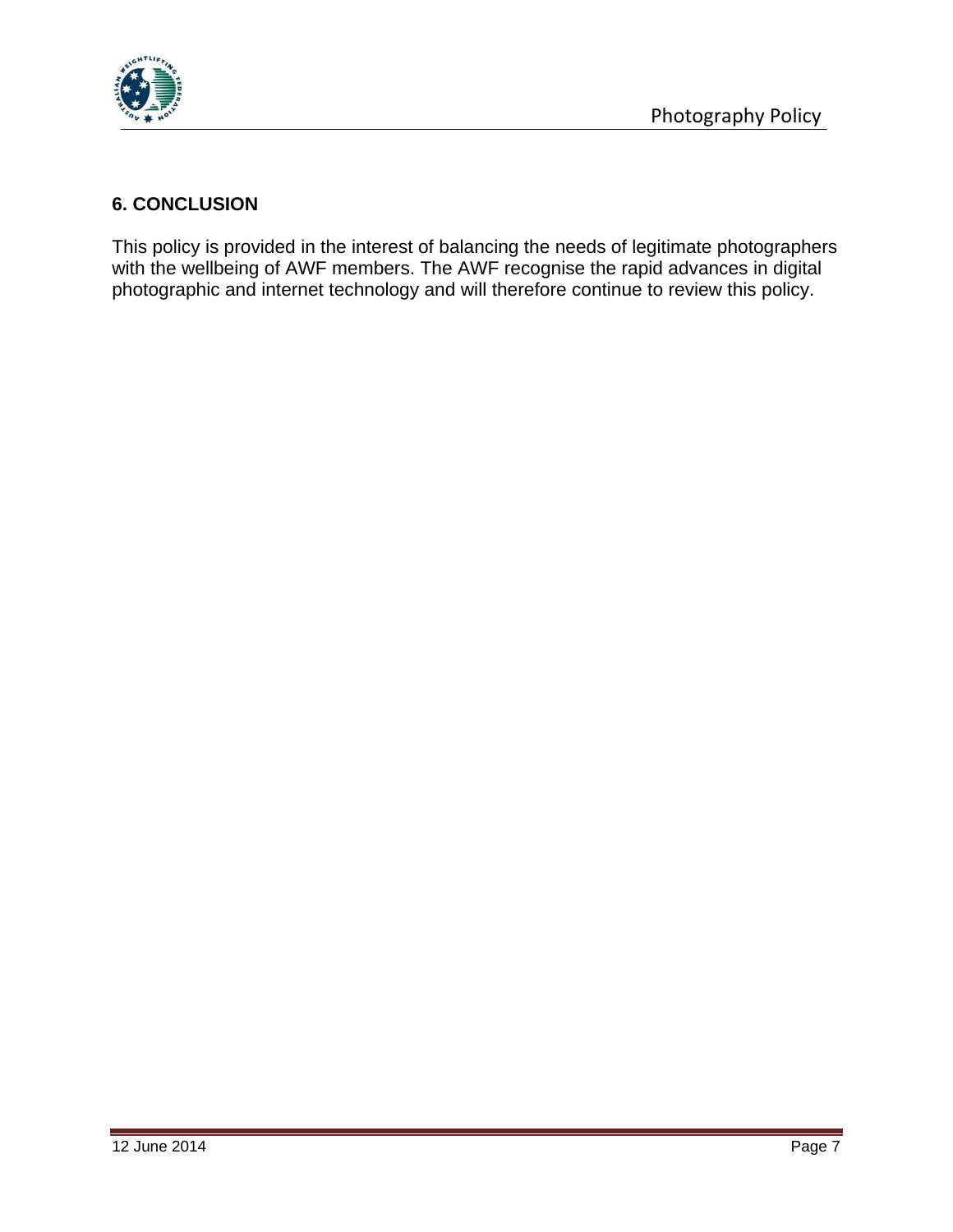

#### **ANNEXURE A SAMPLE RELEASE FORM CONSENT AND RELEASE**

I hereby irrevocably grant to Australian Weightlifting Federation Limited (AWF), its state members and clubs, all rights in and to the photographs, images, videotape and sound recording made of me ("Image") on

............................................................... 201.............. .

The rights granted to AWF include the perpetual, exclusive and unencumbered right to use, edit, reproduce, distribute, telecast, publish and otherwise exhibit the 'Image' worldwide, including excerpts, in any and all forms of media.

In addition, the rights granted to AWF include the right to use the 'Image' or any portion thereof, my name, voice, likeness and biographical material to publicise and advertise the 'Image' and/or the services of AWF.

I hereby release and indemnify AWF and hold AWF harmless from and against:

(a) any liability based on any personal, property, residual, re-use or other right which I have or may have by virtue of any such use of my name, voice, likeness, biographical material or related clips in which I appear, or as a result of the exhibition, telecast or distribution of the Appearance or any portion thereof;

(b) any claim arising out of any of my acts or statements made in connection with the 'Image'(including but not limited to defamation, invasion of privacy, and the like); and

(c) any claim for further consideration or compensation for the 'Image' or the rights granted hereunder.

I have the full right and legal capacity to sign this Consent and Release. I have read this Consent and Release prior to signing it and I understand its contents. Date: ...........................................Signature:....................................................................... Producer: .................................... Name of Interviewee:...................................................................... (Please Print) AWF Project:................................................................................................................................

(If this Consent and Release is signed by a minor, the following must be completed by a parent or legal guardian)

I warrant that I am a parent (or legal guardian) of the minor whose signature appears immediately above, and I hereby agree that I and the said minor will be bound by all releases, consents and covenants contained in this Consent and Release. Date: ...........................................Signature:....................................................................... Name: .........................................................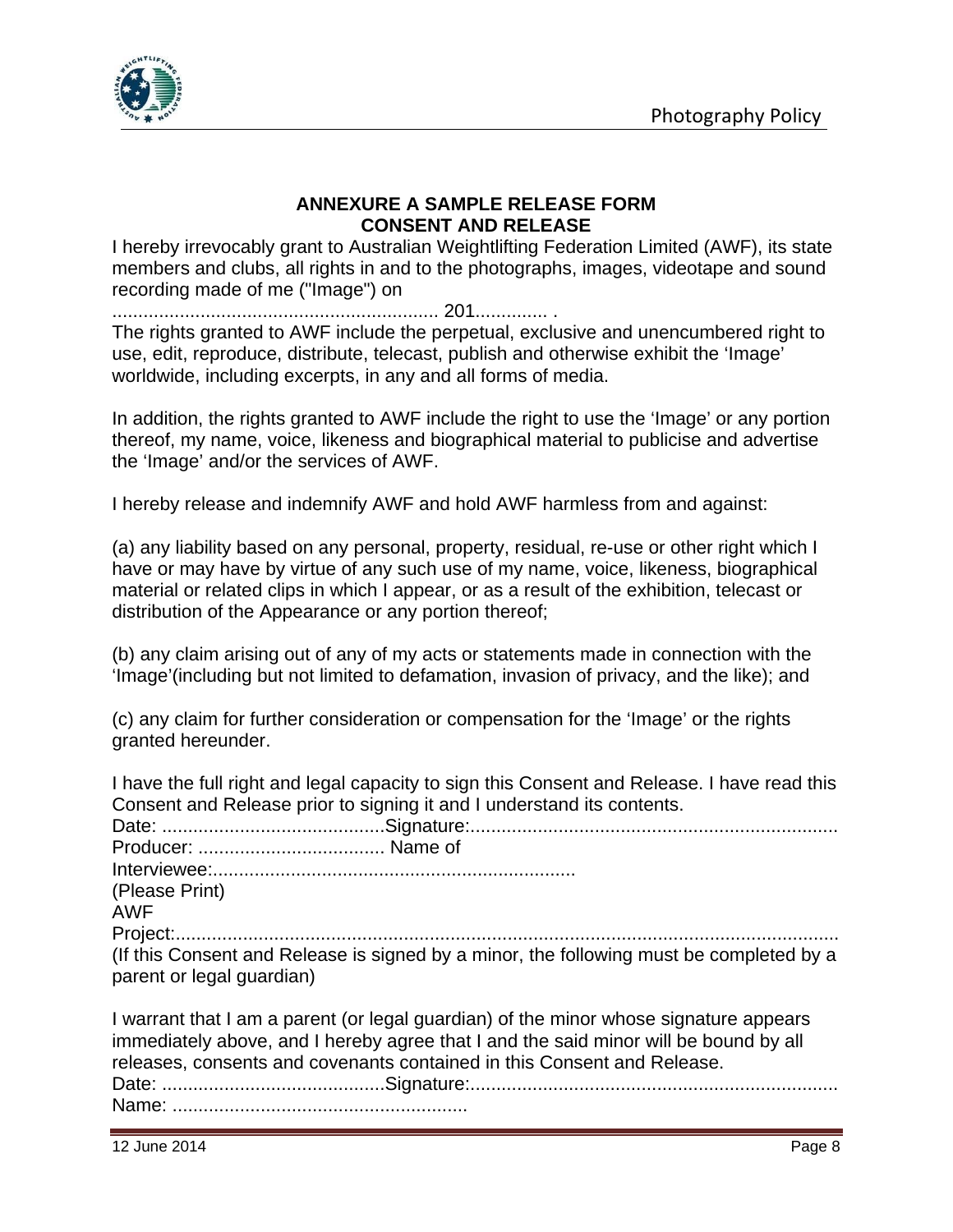

## **ANNEXURE B SAMPLE DISCLOSURE FORM**

This disclaimer is a basic template. Details should be amended to take into account the individual circumstances at each event.

#### **IMPORTANT NOTICE Information about photography during the [event]**

#### *Access of photographers to competition areas*

• Only official [AWF entity] photographers and officially accredited media photographers will be admitted on to the competition arenas. Official accreditation is denoted by [insert description of accreditation e.g. blue wristbands].

• In the interests of event management and safety, club photographers and members of the public are only permitted to take photos from all publicly accessible areas.

• Competitors, officials or spectators who become concerned about the behaviour of nonaccredited photographers are asked to contact [insert relevant contact details].

#### *Use of images by [AWF entity]*

• Competitors are advised that during the course of this event they may be photographed or filmed by official [AWF entity] photographers or by officially accredited media.

• It is a condition of entry to the championships that competitors consent to the use of any photos or film containing their image, by media outlets, and/or by [AWF entity] and/or by related parties in pursuit of [AWF entity's] objectives.

• Competitors who do not consent to this use, must inform the official [AWF entity]

photographers or officially accredited media.

• For further information on AWF's commitment to the protection of personal information, see the AWF Privacy By-Law at www.awf.org.au.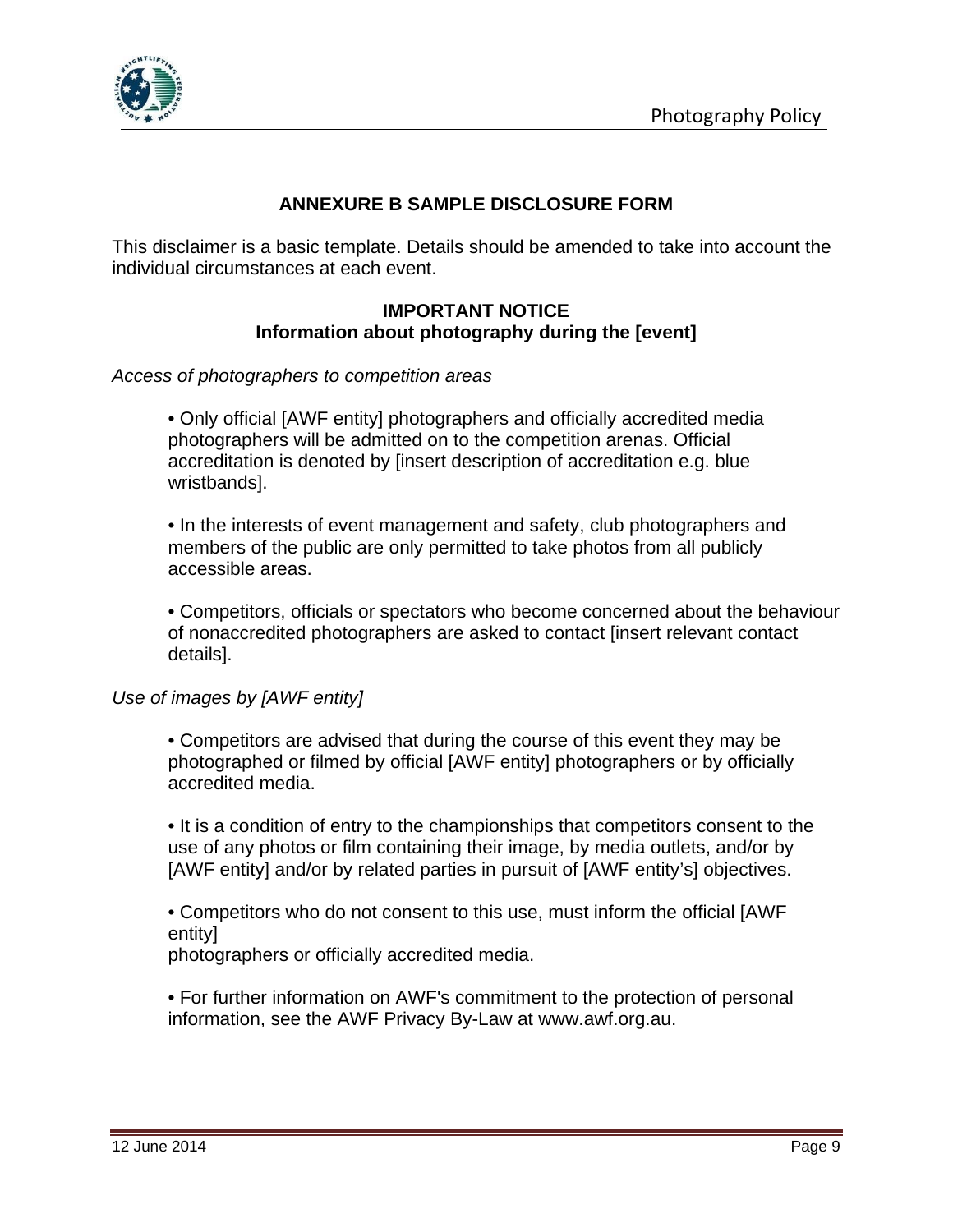

## **ANNEXURE C SAMPLE ACCREDITATION FORM – FOR EVENTS MEDIA ACCREDITATION**

| Media                                                                                                                                                                                     |
|-------------------------------------------------------------------------------------------------------------------------------------------------------------------------------------------|
|                                                                                                                                                                                           |
|                                                                                                                                                                                           |
|                                                                                                                                                                                           |
|                                                                                                                                                                                           |
|                                                                                                                                                                                           |
| Internet-                                                                                                                                                                                 |
|                                                                                                                                                                                           |
|                                                                                                                                                                                           |
|                                                                                                                                                                                           |
|                                                                                                                                                                                           |
| National Press Card No:  & or                                                                                                                                                             |
|                                                                                                                                                                                           |
|                                                                                                                                                                                           |
|                                                                                                                                                                                           |
| Please indicate which days accreditation is applied for:                                                                                                                                  |
| $\Box$ Day 1                                                                                                                                                                              |
| $\Box$ Day 2                                                                                                                                                                              |
| $\Box$ Day 3                                                                                                                                                                              |
| $\Box$ Day 4                                                                                                                                                                              |
| $\Box$ Day 5                                                                                                                                                                              |
| $\Box$ Day 6                                                                                                                                                                              |
|                                                                                                                                                                                           |
|                                                                                                                                                                                           |
| In applying for accreditation for the event, I certify that any photographic images taken are                                                                                             |
| for the purpose of reproduction in the above newspaper and in other newspapers                                                                                                            |
| subscribing to its syndications service. Images sold to readers will be sold on the basis that                                                                                            |
| they are marked for personal consumption only and are not to be re-used commercially.                                                                                                     |
| Photographic images taken at the event will not be sold for commercial use without the                                                                                                    |
| express permission of this organisation.                                                                                                                                                  |
|                                                                                                                                                                                           |
|                                                                                                                                                                                           |
| (please include stamp of organisation if applicable) In signing this application I certify<br>that the above person is a professional working journalist/ broadcaster/ photographer whose |
| work will be used only for the purposes specified.                                                                                                                                        |
| Director's Signature:                                                                                                                                                                     |
|                                                                                                                                                                                           |
| Please do not sign this Accreditation Form if the above person is not a professional                                                                                                      |